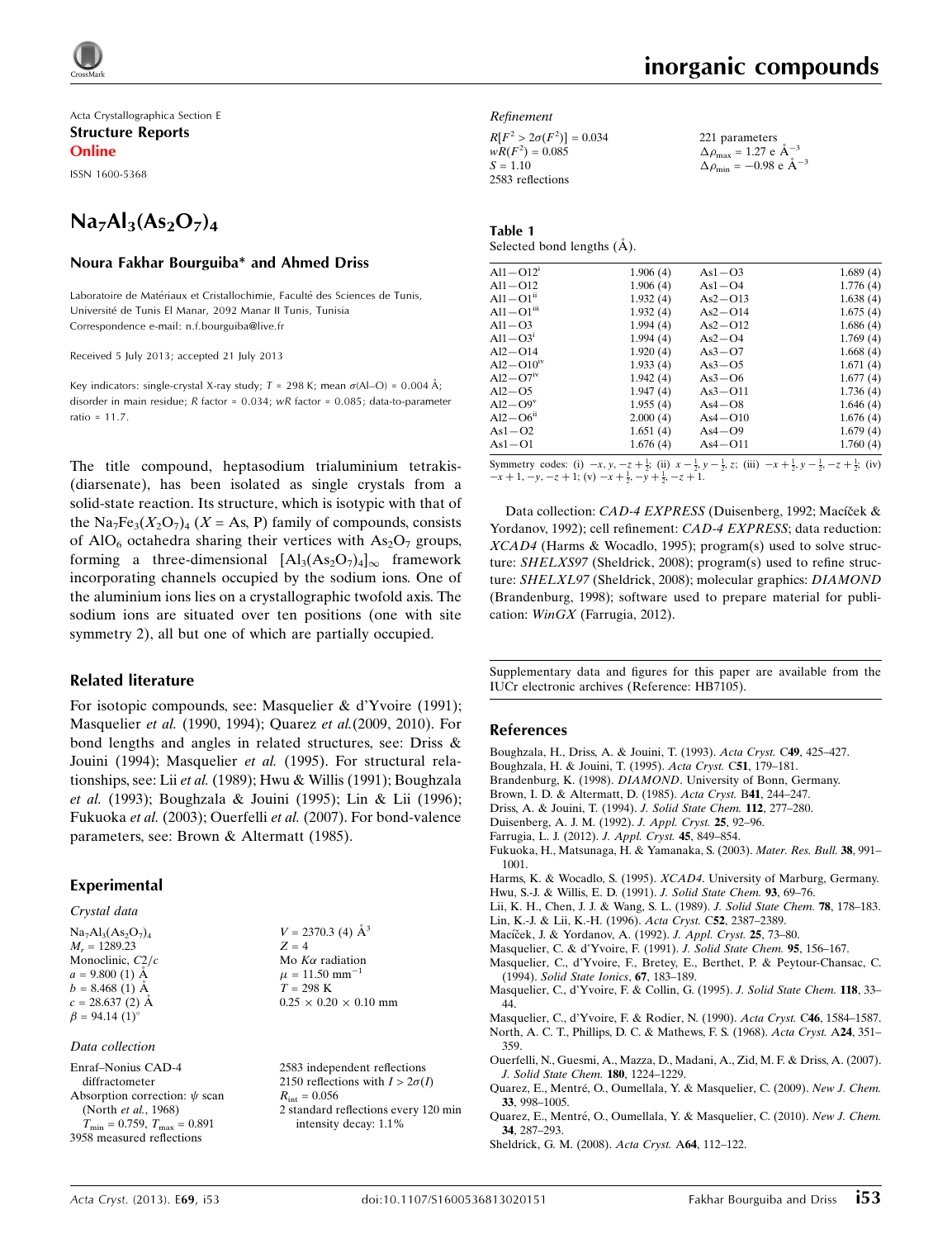# **supporting information**

*Acta Cryst.* (2013). E**69**, i53 [doi:10.1107/S1600536813020151]

## $Na<sub>7</sub>Al<sub>3</sub>(As<sub>2</sub>O<sub>7</sub>)<sub>4</sub>$

## **Noura Fakhar Bourguiba and Ahmed Driss**

#### **S1. Comment**

A new family of compounds  $\text{Na}_7M_3(X_2\text{O}_7)_4$  ( $M = \text{Fe}$ , Al, Cr, Ga;  $X = \text{P}$ , As) studied by Masquelier *et al.* (1994) present interesting ion conductivity properties. In this family line, a structural study was carried out only for  $Na_7Fe_3(As_2O_7)_4$  and Na7Fe3(P2O7)4 compounds by Masquelier *et al.*(1990, 1991). In addition, another structural study was conducted to isotypes compounds  $N_{a_5}Ag_2Fe_3(As_2O_7)_4$  and  $N_{a_2}Ag_5Fe_3(Po_2O_7)_4$  by Quarez *et al.* (2009). Also, electrical measurements were also made by Quarez *et al.* (2009) for Ag<sub>7</sub>Fe<sub>3</sub>( $X_2O_7$ )<sub>4</sub> ( $X = As$ , P) compounds. However, as for the Na<sub>7</sub>Al<sub>3</sub>(As<sub>2</sub>O<sub>7</sub>)<sub>4</sub> compound no structural analysis has been reported so far.

The structure of compound Na<sub>7</sub>Al<sub>3</sub>(As<sub>2</sub>O<sub>7</sub>)<sub>4</sub> shows a three-dimensional anionic framework [Al<sub>3</sub>(As<sub>2</sub>O<sub>7</sub>)<sub>4</sub>]<sub>∞</sub> composed of octahedron AlO<sub>6</sub> sharing vertices with As<sub>2</sub>O<sub>7</sub> groups. This framework defines the interstitial spaces in which the Na<sup>+</sup> ions are located in a partially disordered distribution to ensure the electrical neutrality. The single unit  $[A_3(A_5Q_7)_4]^7$  consists of an octahedron Al1O<sub>6</sub> and two octahedra Al2O<sub>6</sub> related to As<sub>2</sub>O<sub>7</sub> group by sharing vertices (Fig. 1). The two aluminium atoms occupy two crystallographically independent sites: the aluminium Al1 is in special position 4e of a symmetry equal to 2; whereas the Al2 is in general position of 8f. In this unit, the connection between the octahedra Al1O<sub>6</sub> and Al2O<sub>6</sub> is provided by the group As1As2O<sub>7</sub> through oxygen atom O14. In this structure, the units  $[A]_3(A_2O_7)_4]^7$  are inter-related thanks to composite bridges of types Al—O—As and As—O—Al respectively. These bridges are located between the octahedra AlO<sub>6</sub> and As<sub>2</sub>O<sub>7</sub> diarsenates groups in order to handle two types of parallel layers to the (a, b) plan. According to (010) (Fig. 2), a projection of the structure shows that the anionic framework consists of a succession of layers as follow: A:  $[A11(As2As3O_7)_2]_{\infty}$  and B:  $[(A12As3As4O_7)_2]_{\infty}$  perpendicular to c alternately. In the layers A, the only components are Octahedra Al1O<sub>6</sub>, whereas other aluminium octahedra Al2O<sub>6</sub> shape layers B.

On the one hand, in the layer A, each octahedron Al1O<sub>6</sub> is connected to two groups As1As2O<sub>7</sub> by sharing both a vertex and two other groups  $As1As2O<sub>7</sub>$  such as the Al1O<sub>6</sub> octahedron shares two of its vertices with the same group As<sub>2</sub>O<sub>7</sub>. By rotation around the fold axis, these groups are equivalent (Fig. 3). This mode of connection is found in phosphates:  $ARu_2(P_2O_7)_2$  ( $A = Li$ , Na, Ag) (Fukuoka *et al.*, 2003.), NaMo<sub>2</sub>(P<sub>2</sub>O<sub>7</sub>)<sub>2</sub> (Hwu *et al.*, 1991), and SrV<sub>2</sub>(P<sub>2</sub>O<sub>7</sub>)<sub>2</sub> (Lii *et al.*, 1989).

On the other hand, in the layer B, each octahedron  $A12O_6$  is connected to four  $As_2O_7$  groups through the formation of composite bridges Al—O—As and the division of two vertices with a fifth group  $As_2O_7$  (Fig. 3). This layer is formed by AlAs<sub>2</sub>O<sub>11</sub> units related through the formation of Al—O—As composed bridges. This type of M—O—As bond between MAs<sub>2</sub>O<sub>11</sub> units (*M* = Al, Ga, Fe) is situated in the following isostructural compounds: RbAlAs<sub>2</sub>O<sub>7</sub> (Boughzala *et al.*, 1993), KAlAs2O7 (Boughzala *et al.*, 1995), KGaAs2O7 (Lin *et al.*, 1996) and TlFe0.22Al0.78As2O7 (Ouerfelli *et al.*, 2007).

The O14 oxygen atom guarantees the bond between the layers A and B through the bridges Al2—O14—As2.

The anionic framework  $[A]_3(A_2O_7)_4]_\infty$  can be also described as alternate stacking of octahedral AlO<sub>6</sub> layers and As<sub>2</sub>O<sub>7</sub> groups layers parallel to  $(101)$  (Fig. 4).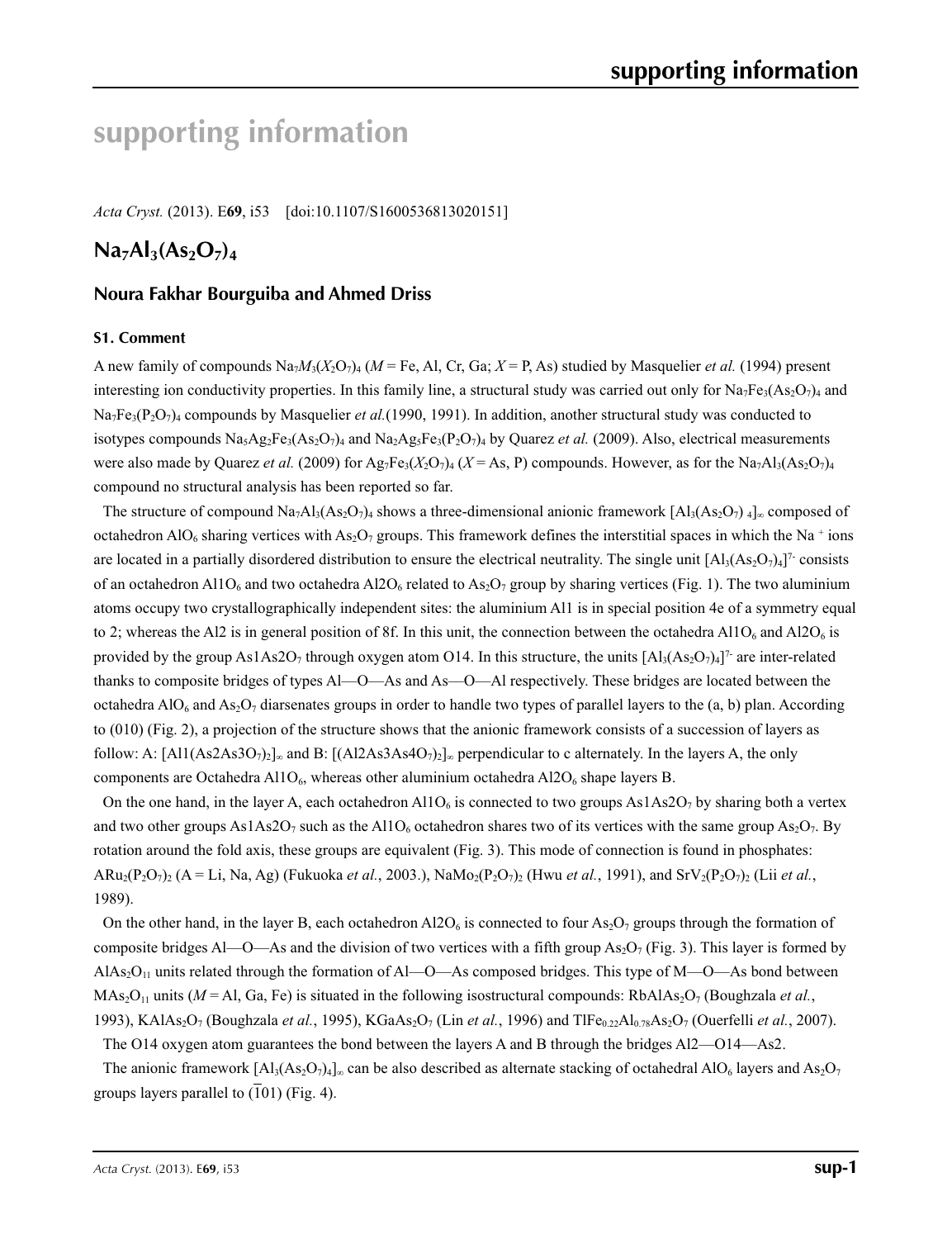In this structure, the sodium ions are distributed through ten crystallographic sites in the interstices of the anionic network. The first type of the site corresponding to 8f position is totally occupied by the Na1 cation which is localized in the layer B. As for the nine other sites, they are partially occupied. And these can be arranged into groups of three sets: (Na2A—Na2B—Na2C), (Na3A—Na3B) and (Na4A—Na4B—Na4C—Na4D). Different sites of the same group are too close to be occupied simultaneously. As a result, the total number of  $Na<sup>+</sup>$  ions for each group is less than or equal to one. These sodium ions are predominantly located in the layer A and they are distributed in the vicinity of two plans parallel to (001) respectively to dimensions  $z \approx 0.15$  and  $z \approx 0.35$ . Also, the Na2B site, located on the binary axis, occupies an intermediate position  $(z = 1/4)$ . Examination of geometric factors in the structure shows that they are in accordance with those found in the literature (Driss *et al.*, 1994; Masquelier *et al.*, 1995.). In addition, the use of the BVS method for the calculation of different valences of bonds, using the empirical formula of Brown (Brown & Altermatt, 1985), does satisfy the expected values of ion charge: Al1 (2.73), Al2 (2.69), As1 (4.90), As2 (4.98), As3 (5.01), As4 (5.00), Na1 (1.16), Na2A (0.87), Na2B (1.13), Na2C (0.79), Na3A (1.00), Na3B (1.03), Na4A (0.97), Na4B (0.95), Na4C (1.01), Na4D (0, 93). In order to use these structural data and to connect them to the physicochemical properties, especially ion-conducting electrical measurements through a complex impedance bridge are in progress.

### **S2. Experimental**

The crystals related to the Na<sub>7</sub>Al<sub>3</sub> (As<sub>2</sub>O<sub>7</sub>)<sub>4</sub> phase were obtained from reactants: NaHCO<sub>3</sub> (Prolabo, 27778), Al<sub>2</sub>O<sub>3</sub> (Riedelde Haen, 167305) NH<sub>4</sub>H<sub>2</sub>AsO<sub>4</sub> (prepared in the laboratory, JCPDS-775), taken in molar proportions: Na: A l: As = 10: 1: 9. Finely ground, the mixture was put in a porcelain crucible, placed in an oven and preheated in air at 673 K for 24 h to remove volatiles. After that, the mixture is raised to a synthesis temperature close to the melting 968 K through stages of 100 degrees followed by grinding. The mixture is then left at this temperature for a week to promote germination and growth of crystals. The final residue undergoes a first slow cooling (5  $\degree$  / half day, at 800 K) and a second fast (50  $\degree$  / h) to room temperature. Transparent crystals of prismatic form, clear outline and sufficient size for measurements of intensities, have been separated from the stream by successive hot water washes.

#### **S3. Refinement**

The collection was carried out in the monoclinic system of C2 / c space group. During the final refinement and for electrical neutrality reasons, the occupancy rate of Na<sup>+</sup> cations were conducted using the SUMP condition authorized by the *SHELXL* program. The refinement of all variable parameters leads to well defined ellipsoids. The maximum and minimum densities of electrons remaining in the Fourier-difference are respectively situated at 0.86 Å from the As4 site and at 1.35 Å from the NA3B site.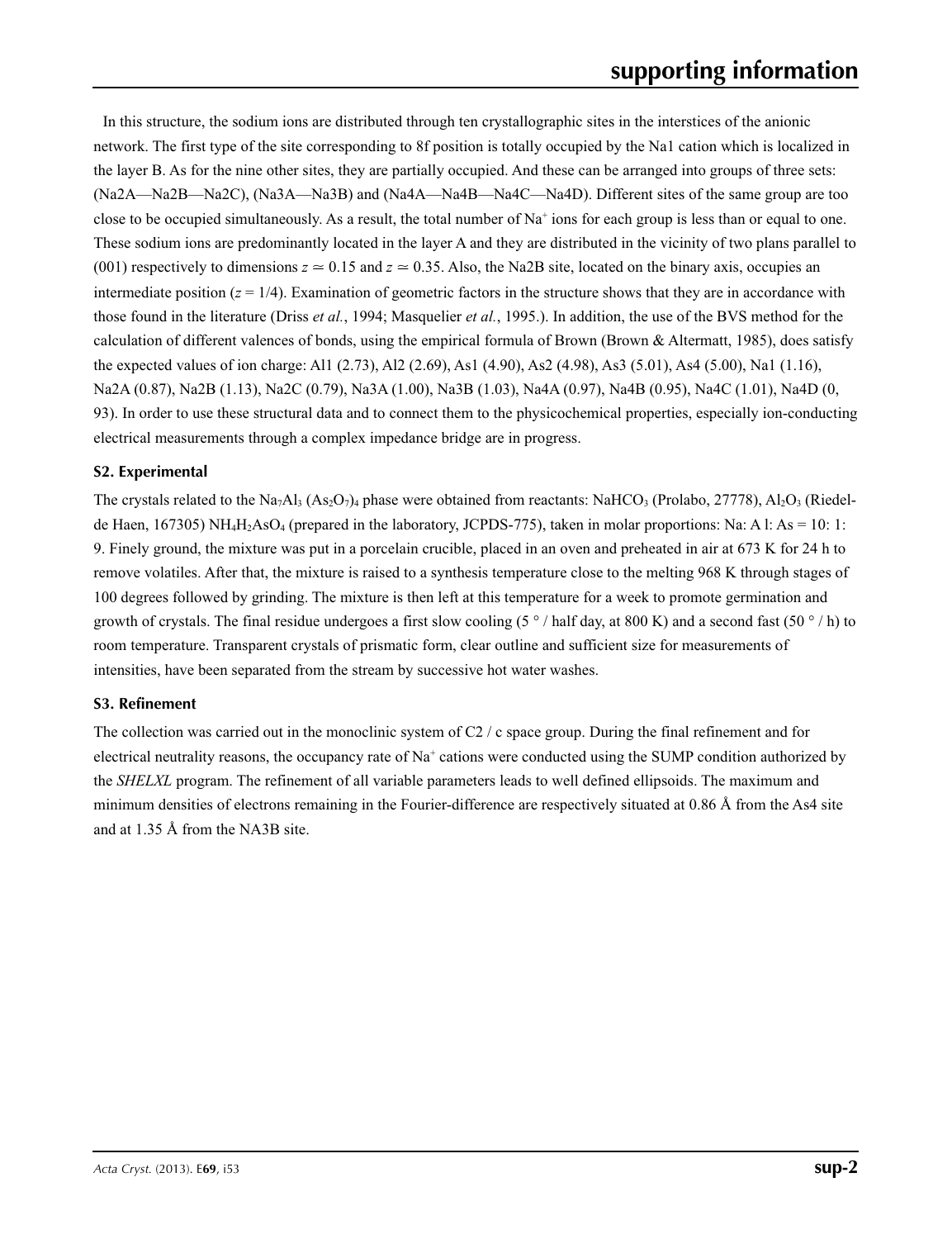

### **Figure 1**

Part of Na<sub>7</sub>Al<sub>3</sub> (As2O<sub>7</sub>) 4 structure. The ellipsoids were defined with 50% probability. [Symmetry code: (i): - *x*, *y*, - *z* + 0.5; (ii): *x* - 1/2, *y* - 1/2, *z*; (iii): - *x* + 1/2, *y* - 1/2, - *z* + 0.5; (iv): - *x* + 1, - *y*, - *z* + 1; (v): -*x* + 1/2, - *y* + 1/2, - *z* + 1].



#### **Figure 2**

Projection of Na<sub>7</sub>Al<sub>3</sub>(As<sub>2</sub>O<sub>7</sub>)<sub>4</sub> structure along [010]. The Na sites are numbered. The picture indicates the location of the A and B layers and the  $\pi$  planes at  $z \approx 0.15$  and 0.35.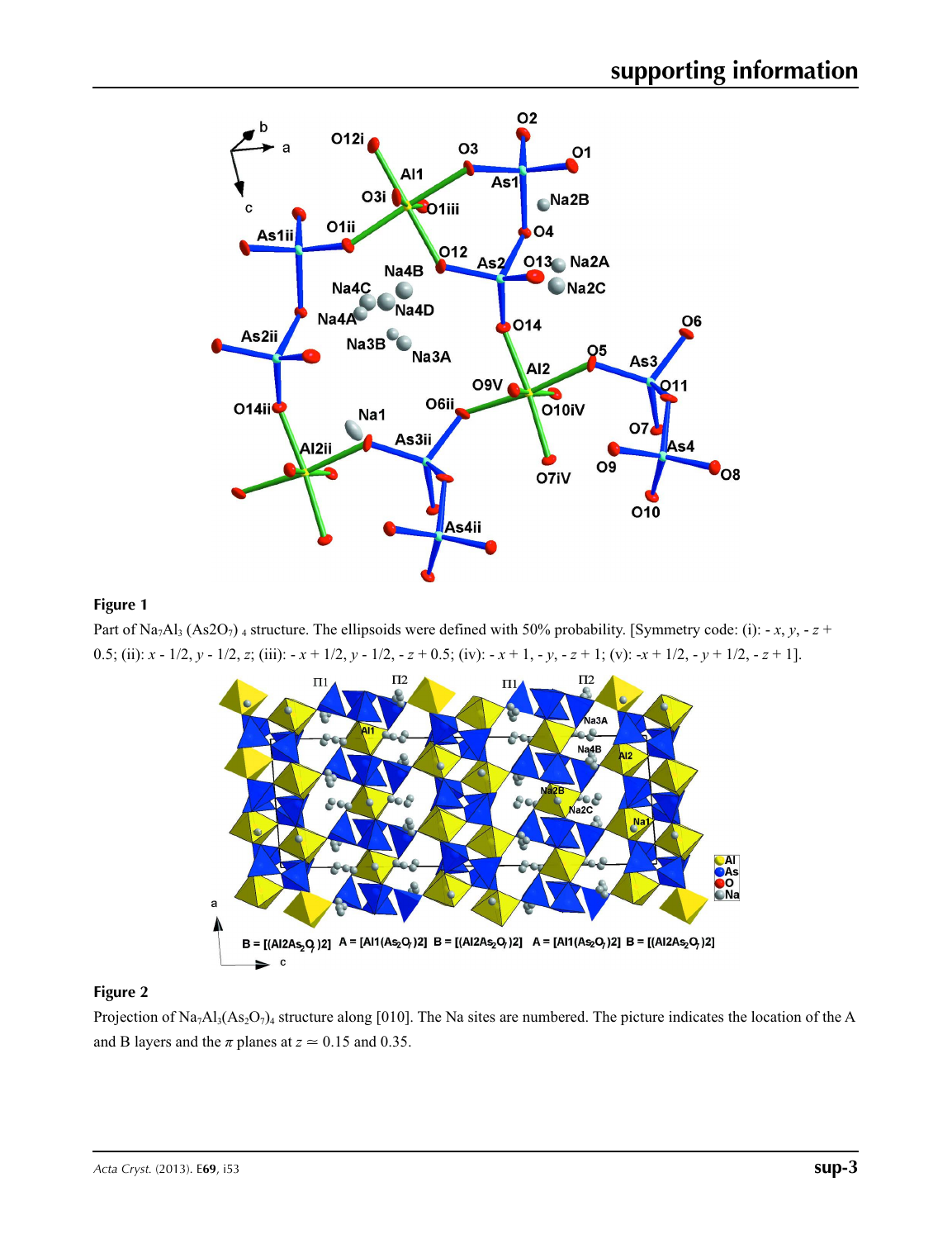

## **Figure 3**

Arrangement of Al1O<sub>6</sub> octahedra and As1As2O<sub>7</sub> groups in the A-layer and arrangement of Al2O<sub>6</sub> octahedra and As3As4O<sub>7</sub> groups in the B-layer.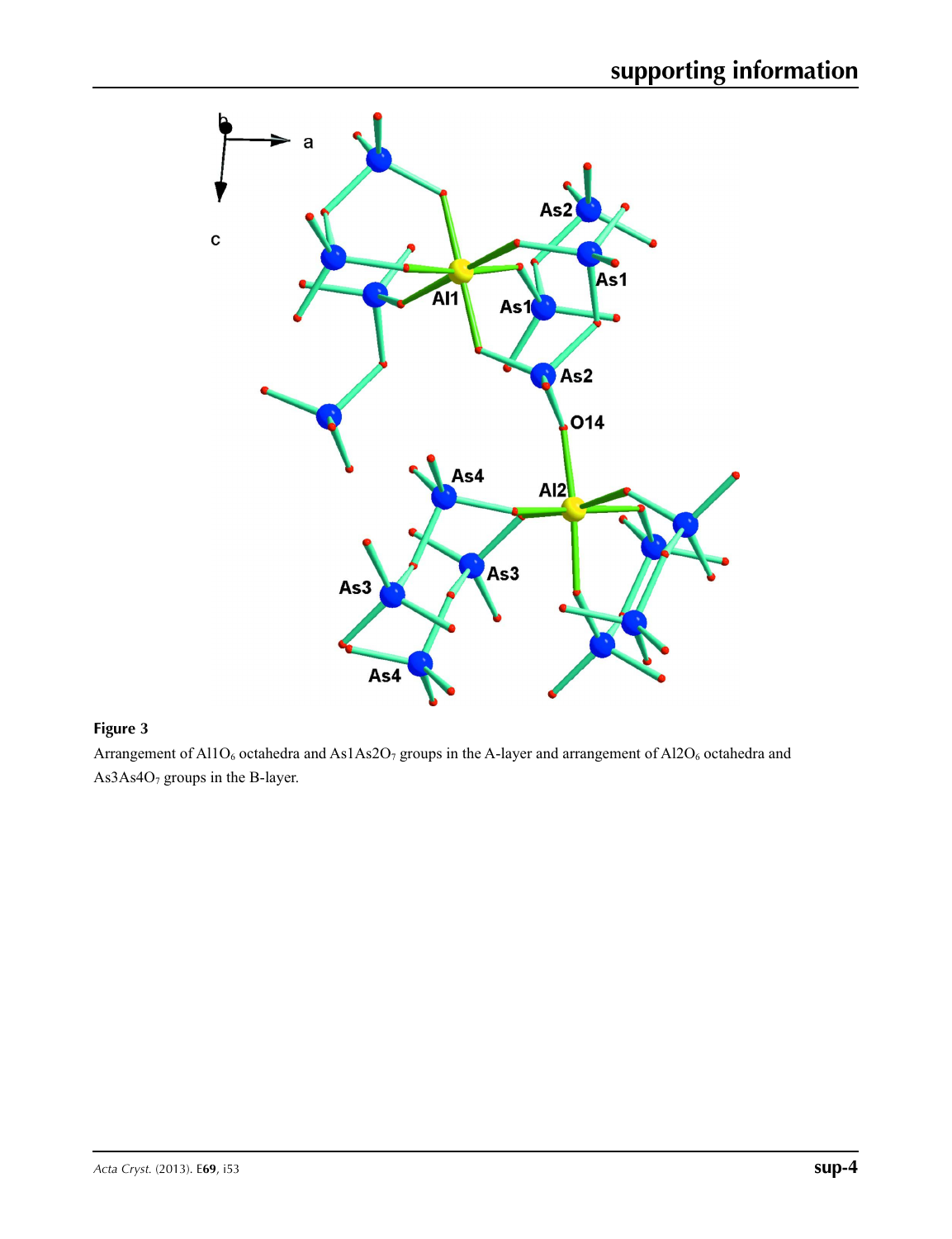

 $F(000) = 2416$  $D_x = 3.613$  Mg m<sup>-3</sup>

 $\theta$  = 10–15°  $\mu$  = 11.50 mm<sup>-1</sup>  $T = 298 \text{ K}$ 

Mo *Kα* radiation, *λ* = 0.71073 Å Cell parameters from 25 reflections

Parallelipiped, colorless  $0.25 \times 0.20 \times 0.1$  mm

## **Figure 4**

Alternate stacking of octahedral  $AIO_6$  layers and  $As_2O_7$  groups layers parallel to (-101).

### **Heptasodium trialuminium tetrakis(diarsenate)**

*Crystal data*  $Na<sub>7</sub>Al<sub>3</sub>(As<sub>2</sub>O<sub>7</sub>)<sub>4</sub>$  $M_r = 1289.23$ Monoclinic, *C*2/*c* Hall symbol: -C 2yc  $a = 9.800(1)$  Å  $b = 8.468(1)$  Å  $c = 28.637(2)$  Å  $\beta$  = 94.14 (1)<sup>o</sup>  $V = 2370.3$  (4) Å<sup>3</sup>  $Z = 4$ 

## *Data collection*

| Enraf-Nonius CAD-4                       | 2583 independent reflections                                            |
|------------------------------------------|-------------------------------------------------------------------------|
| diffractometer                           | 2150 reflections with $I > 2\sigma(I)$                                  |
| Radiation source: fine-focus sealed tube | $R_{\text{int}} = 0.056$                                                |
| Graphite monochromator                   | $\theta_{\text{max}} = 27.0^{\circ}, \theta_{\text{min}} = 2.9^{\circ}$ |
| $\omega/2\theta$ scans                   | $h = -12 \rightarrow 3$                                                 |
| Absorption correction: $\psi$ scan       | $k=-1 \rightarrow 10$                                                   |
| (North <i>et al.</i> , 1968)             | $l = -36 \rightarrow 36$                                                |
| $T_{\min}$ = 0.759, $T_{\max}$ = 0.891   | 2 standard reflections every 120 min                                    |
| 3958 measured reflections                | intensity decay: $1.1\%$                                                |
|                                          |                                                                         |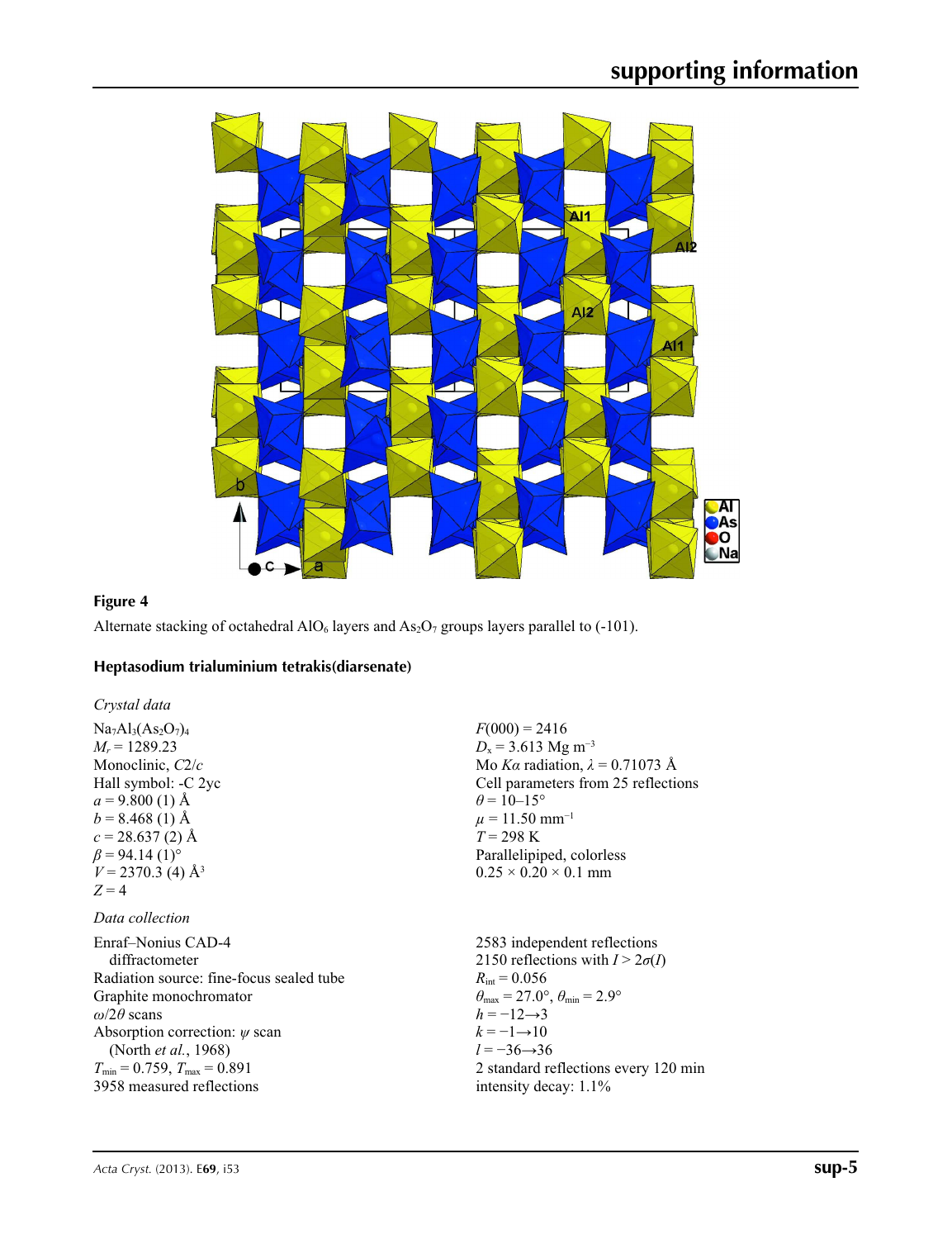*Refinement*

| Refinement on $F^2$                             | Secondary atom site location: difference Fourier               |
|-------------------------------------------------|----------------------------------------------------------------|
| Least-squares matrix: full                      | map                                                            |
| $R[F^2 > 2\sigma(F^2)] = 0.034$                 | $w = 1/[\sigma^2(F_0^2) + (0.0314P)^2 + 24.9095P]$             |
| $wR(F^2) = 0.085$                               | where $P = (F_0^2 + 2F_c^2)/3$                                 |
| $S = 1.10$                                      | $(\Delta/\sigma)_{\text{max}} = 0.001$                         |
| 2583 reflections                                | $\Delta \rho_{\text{max}} = 1.27 \text{ e } \text{\AA}^{-3}$   |
| 221 parameters                                  | $\Delta\rho_{\rm min} = -0.98$ e Å <sup>-3</sup>               |
| 0 restraints                                    | Extinction correction: SHELXL97 (Sheldrick,                    |
| Primary atom site location: structure-invariant | 2008), $Fc^* = kFc[1+0.001xFc^2\lambda^3/sin(2\theta)]^{-1/4}$ |
| direct methods                                  | Extinction coefficient: 0.00057 (6)                            |

### *Special details*

**Geometry**. All e.s.d.'s (except the e.s.d. in the dihedral angle between two l.s. planes) are estimated using the full covariance matrix. The cell e.s.d.'s are taken into account individually in the estimation of e.s.d.'s in distances, angles and torsion angles; correlations between e.s.d.'s in cell parameters are only used when they are defined by crystal symmetry. An approximate (isotropic) treatment of cell e.s.d.'s is used for estimating e.s.d.'s involving l.s. planes.

**Refinement**. Refinement of  $F^2$  against ALL reflections. The weighted R-factor wR and goodness of fit *S* are based on  $F^2$ , conventional *R*-factors *R* are based on *F*, with *F* set to zero for negative  $F^2$ . The threshold expression of  $F^2 > \sigma(F^2)$  is used only for calculating *R*-factors(gt) *etc*. and is not relevant to the choice of reflections for refinement. *R*-factors based on *F*<sup>2</sup> are statistically about twice as large as those based on *F*, and *R*- factors based on ALL data will be even larger.

*Fractional atomic coordinates and isotropic or equivalent isotropic displacement parameters (Å2 )*

|                   | $\boldsymbol{x}$ | у              | z            | $U_{\text{iso}}$ */ $U_{\text{eq}}$ | Occ. (2) |
|-------------------|------------------|----------------|--------------|-------------------------------------|----------|
| Al1               | 0.0000           | 0.1057(3)      | 0.2500       | 0.0082(4)                           |          |
| A12               | 0.31736(15)      | $-0.02622(18)$ | 0.43636(5)   | 0.0069(3)                           |          |
| As1               | 0.30056(5)       | 0.28137(6)     | 0.246216(18) | 0.00898(15)                         |          |
| As2               | 0.21753(5)       | 0.15080(6)     | 0.338657(18) | 0.00927(15)                         |          |
| As3               | 0.58680(5)       | 0.20071(6)     | 0.464306(18) | 0.00733(14)                         |          |
| As4               | 0.48861(5)       | 0.34009(6)     | 0.557696(18) | 0.00774(14)                         |          |
| O <sub>1</sub>    | 0.3645(4)        | 0.4537(5)      | 0.26651(14)  | 0.0149(8)                           |          |
| O2                | 0.3734(4)        | 0.2071(5)      | 0.20087(13)  | 0.0149(8)                           |          |
| O <sub>3</sub>    | 0.1281(4)        | 0.2823(5)      | 0.23865(14)  | 0.0148(8)                           |          |
| O <sub>4</sub>    | 0.3327(4)        | 0.1491(4)      | 0.29386(13)  | 0.0119(8)                           |          |
| O <sub>5</sub>    | 0.4404(4)        | 0.1537(5)      | 0.43395(15)  | 0.0170(9)                           |          |
| O <sub>6</sub>    | 0.6943(4)        | 0.2857(5)      | 0.42888(14)  | 0.0145(8)                           |          |
| O7                | 0.6569(4)        | 0.0529(4)      | 0.49622(13)  | 0.0120(8)                           |          |
| O <sub>8</sub>    | 0.5686(4)        | 0.4760(5)      | 0.59037(13)  | 0.0148(8)                           |          |
| O <sub>9</sub>    | 0.3192(4)        | 0.3690(5)      | 0.54893(14)  | 0.0142(8)                           |          |
| O10               | 0.5262(4)        | 0.1554(4)      | 0.57538(14)  | 0.0133(8)                           |          |
| O11               | 0.5459(4)        | 0.3542(4)      | 0.50101(13)  | 0.0139(8)                           |          |
| O12               | 0.0599(4)        | 0.1063(5)      | 0.31482(14)  | 0.0162(8)                           |          |
| O13               | 0.2283(5)        | 0.3289(5)      | 0.36098(15)  | 0.0210(9)                           |          |
| O14               | 0.2752(4)        | $-0.0052(5)$   | 0.37014(13)  | 0.0162(8)                           |          |
| Na1               | $-0.2221(3)$     | $-0.1225(3)$   | 0.44633(9)   | 0.0249(6)                           |          |
| Na <sub>2</sub> A | 0.5268(10)       | $-0.0466(12)$  | 0.3075(4)    | $0.017(2)$ *                        | 0.24     |
| Na2B              | 0.5000           | 0.0010(13)     | 0.2500       | $0.013(2)$ *                        | 0.28     |
| Na2C              | 0.5094(8)        | $-0.0556(10)$  | 0.3269(3)    | $0.0236(18)^*$                      | 0.32     |
| Na3A              | 0.0283(5)        | $-0.1551(6)$   | 0.35860(17)  | $0.0186(11)*$                       | 0.58     |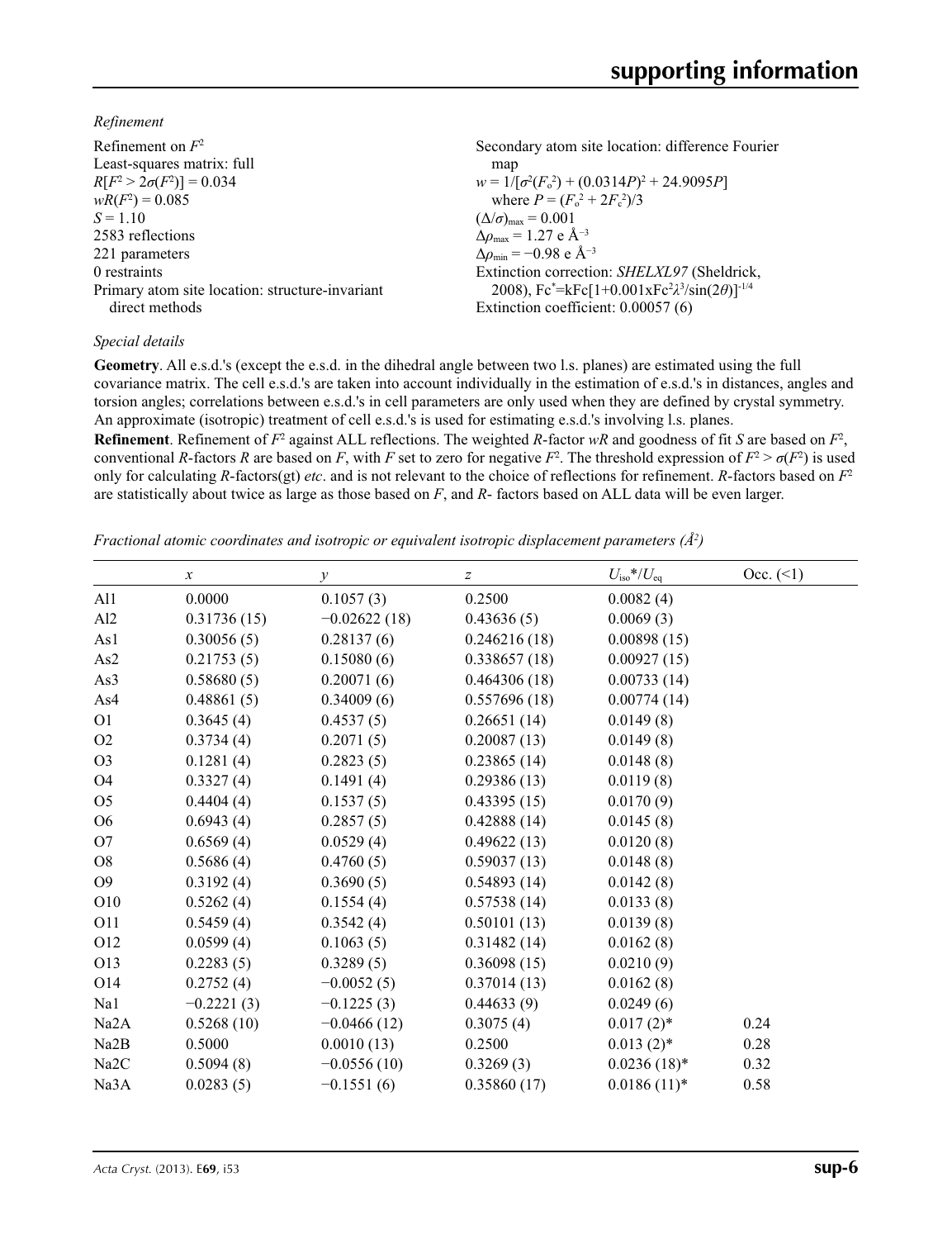# **supporting information**

| Na3B | $-0.0112(8)$  | $-0.1372(9)$ | 0.3504(3) | $0.0118(16)^*$ | 0.33 |  |
|------|---------------|--------------|-----------|----------------|------|--|
| Na4A | $-0.233(2)$   | 0.100(3)     | 0.3543(7) | $0.016(4)$ *   | 0.13 |  |
| Na4B | $-0.1483(11)$ | 0.2292(14)   | 0.3505(3) | $0.024(2)^*$   | 0.27 |  |
| Na4C | $-0.1939(9)$  | 0.0862(10)   | 0.3420(3) | $0.0220(17)^*$ | 0.35 |  |
| Na4D | $-0.184(2)$   | 0.175(3)     | 0.3538(7) | $0.025(4)^*$   | 0.14 |  |

*Atomic displacement parameters (Å2 )*

|                 | $U^{11}$   | $U^{22}$   | $\mathcal{L}^{\beta 3}$ | $U^{12}$       | $U^{13}$      | $U^{23}$       |
|-----------------|------------|------------|-------------------------|----------------|---------------|----------------|
| Al1             | 0.0067(9)  | 0.0083(10) | 0.0094(10)              | 0.000          | 0.0000(8)     | 0.000          |
| Al <sub>2</sub> | 0.0071(7)  | 0.0064(7)  | 0.0072(7)               | 0.0000(6)      | $-0.0004(5)$  | 0.0007(6)      |
| As1             | 0.0065(2)  | 0.0108(3)  | 0.0096(3)               | $-0.00147(19)$ | 0.00072(18)   | 0.00172(19)    |
| As2             | 0.0100(3)  | 0.0103(3)  | 0.0074(3)               | $-0.0014(2)$   | 0.00003(18)   | 0.0014(2)      |
| As3             | 0.0066(2)  | 0.0081(3)  | 0.0074(3)               | 0.00032(19)    | 0.00102(18)   | 0.00067(19)    |
| As4             | 0.0076(2)  | 0.0075(3)  | 0.0083(3)               | $-0.00002(19)$ | 0.00122(18)   | $-0.00046(18)$ |
| O <sub>1</sub>  | 0.0154(19) | 0.0102(19) | 0.019(2)                | $-0.0034(16)$  | 0.0032(15)    | $-0.0008(16)$  |
| O2              | 0.0134(18) | 0.017(2)   | 0.0151(19)              | $-0.0001(16)$  | 0.0077(14)    | $-0.0027(16)$  |
| O <sub>3</sub>  | 0.0036(16) | 0.016(2)   | 0.025(2)                | $-0.0003(15)$  | 0.0023(14)    | 0.0049(17)     |
| O <sub>4</sub>  | 0.0077(16) | 0.0145(19) | 0.0136(18)              | 0.0026(15)     | 0.0024(14)    | 0.0037(15)     |
| O <sub>5</sub>  | 0.0125(18) | 0.0120(19) | 0.025(2)                | $-0.0018(15)$  | $-0.0103(16)$ | $-0.0004(16)$  |
| O <sub>6</sub>  | 0.0127(18) | 0.017(2)   | 0.0149(19)              | 0.0003(16)     | 0.0066(14)    | 0.0055(16)     |
| O <sub>7</sub>  | 0.0139(18) | 0.0114(19) | 0.0103(18)              | 0.0063(15)     | $-0.0011(14)$ | 0.0018(15)     |
| O <sub>8</sub>  | 0.0169(19) | 0.0147(19) | 0.013(2)                | $-0.0044(16)$  | 0.0005(15)    | $-0.0055(15)$  |
| O <sub>9</sub>  | 0.0089(17) | 0.0145(19) | 0.019(2)                | 0.0014(15)     | 0.0009(15)    | 0.0017(16)     |
| O10             | 0.0145(18) | 0.0076(18) | 0.018(2)                | 0.0010(15)     | 0.0025(15)    | 0.0047(15)     |
| O11             | 0.025(2)   | 0.0084(18) | 0.0088(18)              | 0.0017(16)     | 0.0077(15)    | 0.0018(15)     |
| O12             | 0.0063(16) | 0.024(2)   | 0.018(2)                | $-0.0019(16)$  | $-0.0012(14)$ | 0.0011(17)     |
| O13             | 0.035(2)   | 0.0112(19) | 0.017(2)                | $-0.0013(18)$  | 0.0032(17)    | $-0.0012(17)$  |
| O14             | 0.022(2)   | 0.0135(19) | 0.013(2)                | $-0.0012(16)$  | $-0.0021(15)$ | 0.0030(16)     |
| Na1             | 0.0255(13) | 0.0141(12) | 0.0370(15)              | $-0.0030(10)$  | 0.0148(11)    | $-0.0035(11)$  |

*Geometric parameters (Å, º)*

| All $-$ Ol $2^{i}$         | 1.906(4) | $Na2B - O3ix$               | 2.274(10) |
|----------------------------|----------|-----------------------------|-----------|
| $Al1 - O12$                | 1.906(4) | $Na2B - O3$ <sup>iii</sup>  | 2.274(10) |
| $Al1 - O1$ <sup>ii</sup>   | 1.932(4) | Na2B-O4viii                 | 2.477(7)  |
| $Al1 - O1$ <sup>iii</sup>  | 1.932(4) | Na2B-O2viii                 | 2.512(9)  |
| $Al1 - O3$                 | 1.994(4) | $Na2C - O13ix$              | 2.492(9)  |
| $Al1 - O3$ <sup>i</sup>    | 1.994(4) | $Na2C - O3$ <sup>iii</sup>  | 2.619(9)  |
| $Al2 - O14$                | 1.920(4) | $Na2C - O2$ <sup>viii</sup> | 2.652(10) |
| $Al2 - O10^{iv}$           | 1.933(4) | $Na2C - O12ix$              | 2.931(9)  |
| $Al2$ — $O7$ <sup>iv</sup> | 1.942(4) | $Na2C - O10iv$              | 2.968(11) |
| $Al2$ —O5                  | 1.947(4) | $Na3A - O2$ <sup>iii</sup>  | 2.330(6)  |
| $Al2$ — $O9v$              | 1.955(4) | $Na3A - O8v$                | 2.353(6)  |
| $Al2 - O6$ <sup>ii</sup>   | 2.000(4) | $Na3A - O6ii$               | 2.545(7)  |
| $As1-02$                   | 1.651(4) | $Na3A - O5ii$               | 2.879(6)  |
| $As1-01$                   | 1.676(4) | $Na3A - O13$ <sup>ii</sup>  | 2.949(7)  |
| $As1-03$                   | 1.689(4) | $Na3B - O8v$                | 2.279(8)  |
|                            |          |                             |           |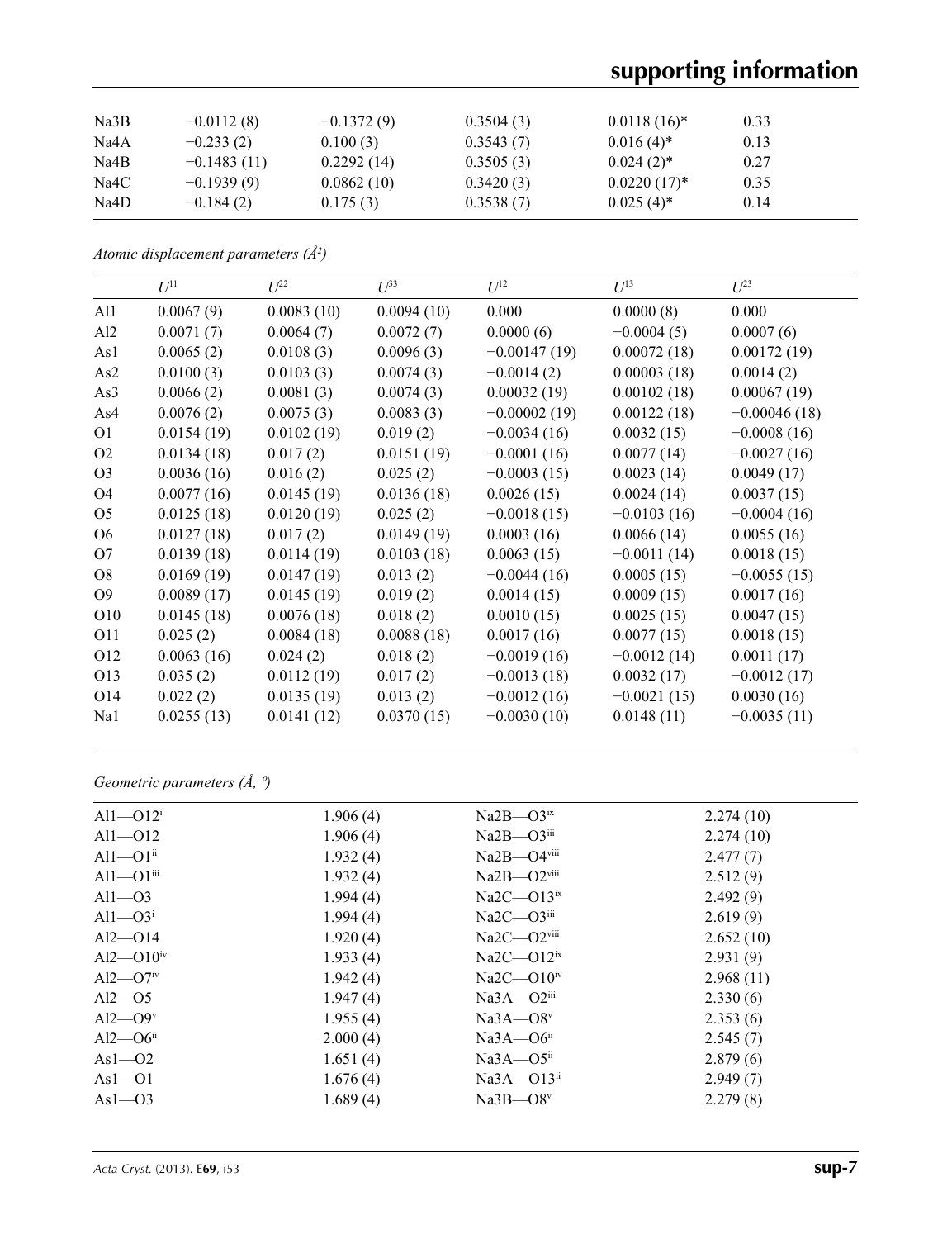| $As1-O4$                                             | 1.776(4)    | Na3B-O2iii                 | 2.451(8)    |
|------------------------------------------------------|-------------|----------------------------|-------------|
| $As2 - O13$                                          | 1.638(4)    | Na3B-O13ii                 | 2.608(9)    |
| $As2 - O14$                                          | 1.675(4)    | Na3B-O1ii                  | 2.725(9)    |
| $As2 - O12$                                          | 1.686(4)    | Na3B-O4ii                  | 2.807(8)    |
| $As2 - O4$                                           | 1.769(4)    | $Na3B - O6ii$              | 2.980(9)    |
| As3 $-$ O7                                           | 1.668(4)    | $Na4A - O2i$               | 2.213(19)   |
| $As3 - O5$                                           | 1.671(4)    | $Na4A - O8$ <sup>v</sup>   | 2.271(19)   |
| $As3 - O6$                                           | 1.677(4)    | Na4A-O13ii                 | 2.33(2)     |
| $As3 - O11$                                          | 1.736(4)    | Na4A-O6vii                 | 2.79(2)     |
| $As4 - O8$                                           | 1.646(4)    | $Na4B - O14x$              | 2.449(11)   |
| $As4 - O10$                                          | 1.676(4)    | Na4B $-$ O8v               | 2.512(11)   |
| $As4 - O9$                                           | 1.679(4)    | $Na4B - O10v$              | 2.555(11)   |
| $As4 - O11$                                          | 1.760(4)    | $Na4B - O2i$               | 2.568(11)   |
| $Na1 - O8v$                                          |             | $Na4B - O3i$               |             |
|                                                      | 2.265(5)    | Na4B-O6vii                 | 2.613(11)   |
| $Na1 - O9$ <sup>vi</sup>                             | 2.302(5)    |                            | 2.854(11)   |
| $Na1 - O7$ <sup>vii</sup>                            | 2.429(4)    | $Na4C - O8v$               | 2.278(8)    |
| Na1-O13ii                                            | 2.492(5)    | $Na4C - O2i$               | 2.310(9)    |
| $Na1 - O5$ <sup>ii</sup>                             | 2.517(5)    | $Na4C - O13$ <sup>ii</sup> | 2.384(9)    |
| $Na1 - O9$ <sup>ii</sup>                             | 2.938(5)    | $Na4C - O1ii$              | 2.538(10)   |
| Na1-O11ii                                            | 2.966(5)    | $Na4C - O3i$               | 2.954(9)    |
| $Na1 - O10$ <sup>vi</sup>                            | 3.013(5)    | $Na4D - O8$ <sup>v</sup>   | 2.28(2)     |
| Na2A-O2viii                                          | 2.380(11)   | $Na4D - O2i$               | 2.36(2)     |
| Na2A-O3iii                                           | 2.420(10)   | Na4D-O6vii                 | 2.70(2)     |
| $Na2A - O13ix$                                       | 2.631(11)   | Na4D $-$ O14 $x$           | 2.78(3)     |
| $Na2A - O3ix$                                        | 2.692(12)   | $Na4D - O10v$              | 2.85(2)     |
| $Na2A - O12ix$                                       | 2.962(11)   | $Na4D - O3i$               | 2.89(2)     |
| $O12^{i}$ $\rightarrow$ $Al1$ $\rightarrow$ $O12$    | 179.7(3)    | $O2 - As1 - O4$            | 107.54(19)  |
| $O12^{i}$ - Al1 - $O1^{ii}$                          | 94.10 (18)  | $O1 - As1 - O4$            | 103.99(19)  |
| $O12 - Al1 - O1$ <sup>ii</sup>                       | 86.13 (17)  | $O3 - As1 - O4$            |             |
| $O12^{i}$ - Al1 - $O1^{iii}$                         | 86.13 (17)  | $O13 - As2 - O14$          | 102.82(18)  |
| $O12 - Al1 - O1$ iii                                 | 94.10 (18)  | O13-As2-O12                | 120.4(2)    |
| $O1^{ii}$ - Al1 - $O1^{iii}$                         |             |                            | 113.3(2)    |
| $O12^{i} - Al1 - O3$                                 | 96.5(3)     | $O14 - As2 - O12$          | 107.8(2)    |
|                                                      | 89.56 (18)  | $O13 - As2 - O4$           | 105.3(2)    |
| $O12 - Al1 - O3$                                     | 90.19(17)   | $O14 - As2 - O4$           | 100.13(19)  |
| $O1^{ii}$ —Al1—O3                                    | 172.35 (19) | $O12 - As2 - O4$           | 108.58(18)  |
| $O1^{iii} - Al1 - O3$                                | 90.44(16)   | $O7 - As3 - O5$            | 114.24 (19) |
| $O12^{i}$ $\rightarrow$ $Al1$ $\rightarrow$ $O3^{i}$ | 90.19(17)   | $O7 - As3 - O6$            | 113.67(19)  |
| $O12 - Al1 - O3$ <sup>i</sup>                        | 89.56 (18)  | $O5 - As3 - O6$            | 109.9(2)    |
| $O1^{ii}$ —Al $1$ — $O3^{i}$                         | 90.44 (16)  | $O7 - As3 - O11$           | 109.49 (18) |
| $O1^{iii}$ $-Al1$ $-O3i$                             | 172.35(19)  | $O5 - As3 - O11$           | 105.4(2)    |
| $O3 - Al1 - O3$ <sup>i</sup>                         | 82.8(2)     | $O6 - As3 - O11$           | 103.15(19)  |
| $O14 - Al2 - O10^{iv}$                               | 89.86 (18)  | $O8 - As4 - O10$           | 113.3(2)    |
| $O14 - Al2 - O7$ iv                                  | 174.86 (18) | $O8 - As4 - O9$            | 114.1(2)    |
| $O10^{iv} - Al2 - O7^{iv}$                           | 93.40 (17)  | $O10 - As4 - O9$           | 111.99 (19) |
| $O14 - Al2 - O5$                                     | 88.99 (18)  | $O8 - As4 - O11$           | 107.83(19)  |
| $O10^{iv} - Al2 - O5$                                | 86.32 (18)  | $O10 - As4 - O11$          | 105.32(18)  |
| $O7^{\rm iv}$ - Al2 - O5                             | 95.18 (18)  | $O9 - As4 - O11$           | 103.31 (19) |